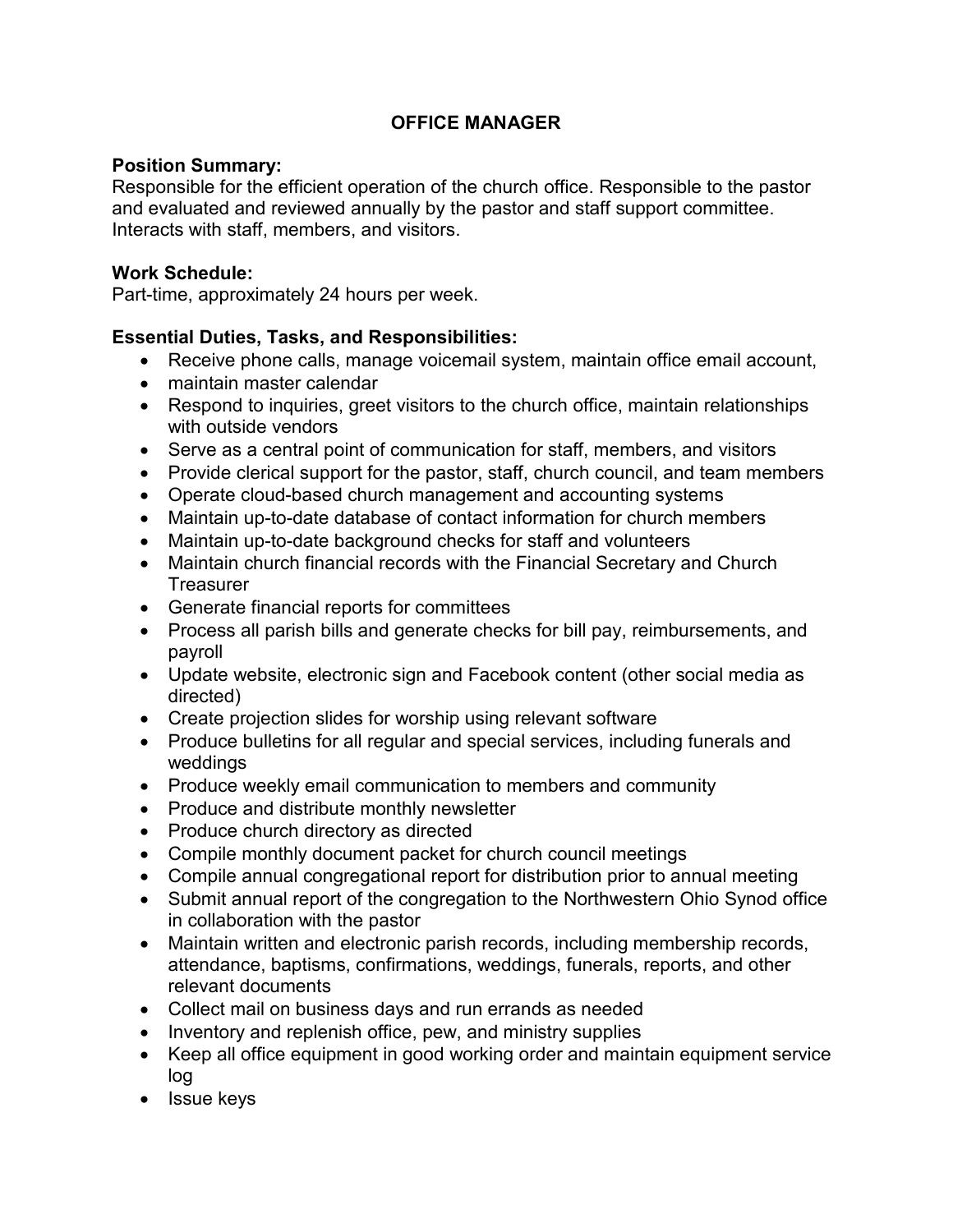- Coordinate rental of the Fellowship Hall and Christian Center and communicate rental policy and facility usage procedures
- Responsible for "petty cash" box
- Insure timely submissions to local media regarding church events as directed
- Attend staff meetings as directed
- Other duties as assigned

## **Knowledge, Skills, and Abilities:**

- Proficiency with software and technology, including Microsoft Office Suite, cloudbased church management and accounting systems, other software applications, email, web browsing, and social media
- Ability to work with Mac and PC computers and software
- Competency in general office skills
- Highly organized, detail-oriented, and capable of efficient and effective administrative support
- Ability to carry out verbal and written instructions
- Ability to communicate effectively (verbally and in writing)
- Ability to initiate, delegate, and complete assignments in a timely manner
- Ability to prioritize responsibilities and meet deadlines
- Self-starter who works well independently and as a team member
- Professional appearance and conduct expected
- Ability to work well with the pastor, staff, members, and visitors
- Respect for confidentiality is mandatory
- Commitment to support the mission and ministry of the congregation

## **Minimum Qualifications and Salary:**

Minimum associates degree preferred. Ability to work with computers and software programs required. Additional education or training in various office and computer skills desirable. Hourly rate \$12.50

#### **Benefits:**

24 hours paid vacation after 6 months employment in the first calendar year of employment and then 48 hours paid vacation per calendar year in following years, not to be accrued. Compensated holidays include New Year's Day, MLK Jr. Day, Easter Monday and Tuesday, Memorial Day, Fourth of July, Labor Day, Thanksgiving Day, Christmas Day and 2 additional float days. 24 hours sick leave after 6 months employment in the first calendar year of employment, 8 hours of which may be converted into personal time off, not to be accrued. 24 hours sick leave per year in following years, 8 hours of which may be converted into personal time off, not to be accrued.

Regular Office Manager hours 9:00AM—3:00PM Monday- Thursday.